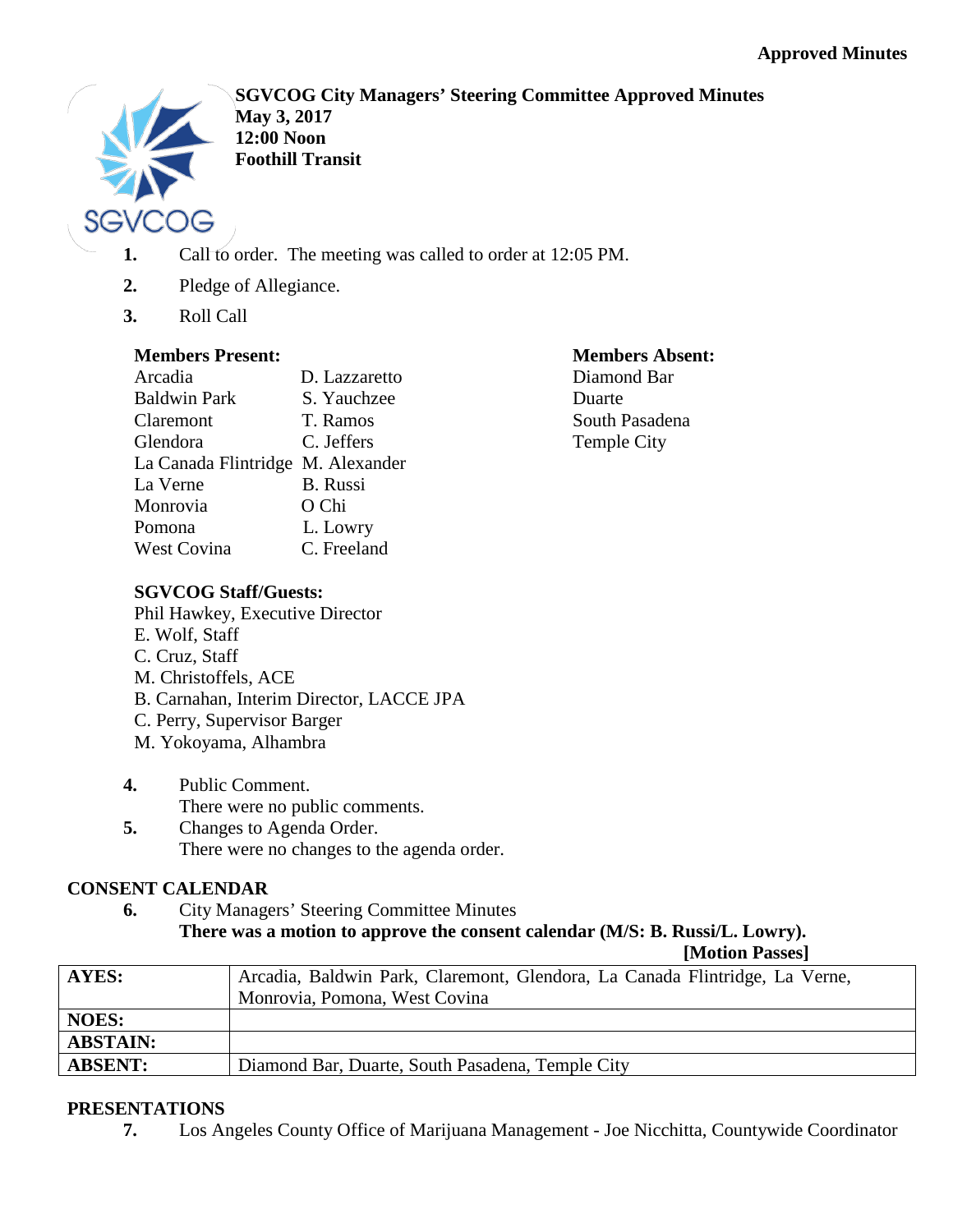**[Motion Passes]**

J. Nicchitta, gave a presentation on the County's planning efforts related to Proposition 64, the adult use of marijuana act. He covered personal cultivation and commercial regulation. The County's regulations would apply to unincorporated areas. The County desires to work with surrounding communities to develop uniform regulations. A County Cannabis Task Force will begin meeting in May 2017 to discuss recommendations for regulation. Community meetings will begin in June 2017 and the County intends to adopt its final regulations in January 2018.

# **ACTION ITEMS**

**8.** Measure H Comment Letter

C. Cruz reviewed the SGVCOG comment letter. The committee discussed the merits of Measure M funding for law enforcement activities related to homelessness. D. Lazzaretto recommended adding a sentence to the comment letter clarifying why SGV cities should receive funding for their law enforcement efforts related to homelessness.

#### **There was a motion to accept the letter (with the recommended change) and forward it to the Board of Supervisors. (M/S: L. Lowry/O. Chi).**

|                 | $11120$ and $1200000$                                                       |
|-----------------|-----------------------------------------------------------------------------|
| <b>AYES:</b>    | Arcadia, Baldwin Park, Claremont, Glendora, La Canada Flintridge, La Verne, |
|                 | Monrovia, Pomona, West Covina                                               |
| <b>NOES:</b>    |                                                                             |
| <b>ABSTAIN:</b> |                                                                             |
| <b>ABSENT:</b>  | Diamond Bar, Duarte, South Pasadena, Temple City                            |
|                 |                                                                             |

**9.** FY 2016-17 3rd Quarter Financial Report

The quarterly report was received and filed.

### **DISCUSSION ITEMS**

- **10.** Ad Hoc ACE/ Large Capital Projects Committee Next Steps P. Hawkey reviewed the work of the committee.
- **11.** Los Angeles Community Choice Energy (LACCE) Joint Powers Authority (JPA) P. Hawkey stated that a survey of SGV cities resulted in only three cities interested in forming a separate CCE JPA. Bill Carnahan, Interim Director of the LACCE JPA, discussed the formation of the County JPA. He addressed members' concerns that the County of Los Angeles would dominate decision making. Carnahan urged cities to join early so that they can have a say in shaping how the JPA is formed.

## **12.** Measure M Guideline Development Update M. Christoffels reviewed Measure M guidelines development. He addressed local match. He stated that investments by private developers can count, as well as grade separation funds. Metro has still not agreed to fund a COG Transportation Program/Planner.

**13.** AB109/Prop 47-57 Impacts

O. Chi led a discussion of the recent increases in crime. He reviewed the actions that Monrovia has taken, including a public relations campaign aimed at mobilizing their citizens to advocate for legislative changes. He invited other cities to join this effort. The question of what (if any) action the COG should take was raised. There was no resolution to the question but the committee concurred that this is an emerging issue that should be monitored for potential action by the COG.

**14.** Stormwater and MS-4 Permit Update

E. Wolf gave an update on the status of the four stormwater bills that the COG sponsored.

**15.** Committee Meeting Location

P. Hawkey asked if there was interest in changing the location of the City Manager's meeting.

# **UPDATE ITEMS**

**16.** ACE Construction Authority – Oral Report